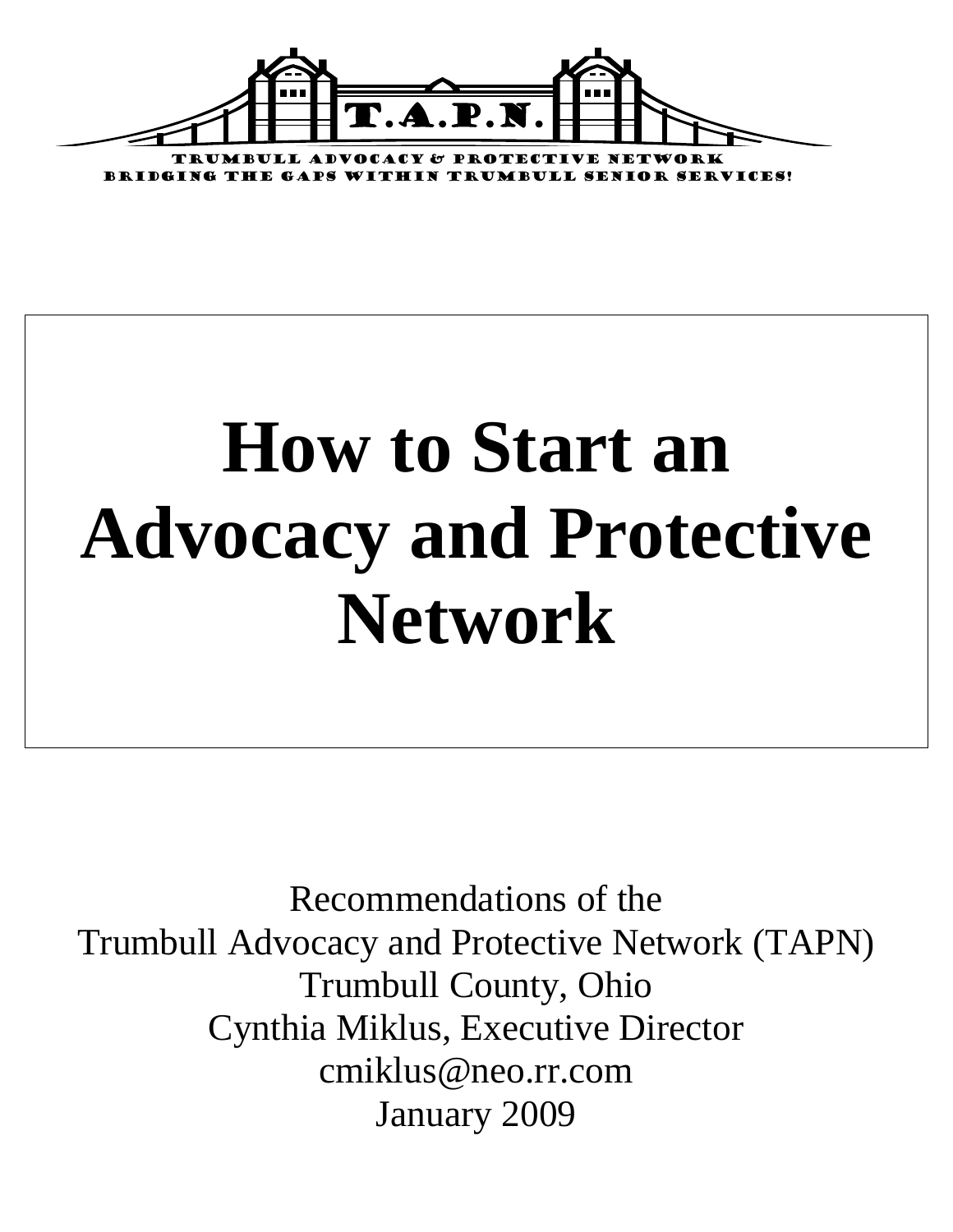## Introduction

There are many benefits to developing an Advocacy and Protective Network. Not the least of which, in these difficult economic times, is the fact that it can offer such widespread benefits with such a small investment. You can literally tailor your goals and objectives to coincide with your funding limitations. However, there are some basic benefits that can be realized regardless of the scope of your specific Network.

- o A Network fosters cooperation between the systems by addressing inherent differences in procedures, funding requirements, philosophies, service delivery, regulations, etc. This is accomplished in part through training opportunities for members.
- o A Network facilitates case coordination by providing a forum for members to jointly focus on the needs of their most complex cases/high-risk clients. The Network is not a direct service provider, just an additional tool for member agencies in the process of service delivery to their clients.
- o A Network encourages collaboration between the systems in order to fill service gaps and enhance service delivery. This is carried out in part by creating an atmosphere for favorable change through improving communication at all levels, within/between the systems.
- o A Network enhances cost effectiveness by limiting duplication of services/identifying underutilized program and focusing efforts on areas of greatest need.
- o A Network provides a forum for agencies to share expertise/skills and gain appropriate peer review and support.
- o A Network maintains an evaluation loop (from "front line" identification of problems to assessment/response by agency leadership to reporting resolutions to membership) that can improve the overall service system.
- o A Network can advocate for seniors by focusing on senior issues/needs within the system and sharing identified needs with appropriate resources.

And, as stated above, one of the major benefits to this type of program is that anyone can get started with little or no funding. TAPN met for almost two years without any actual operating funds (although many involved agencies contributed in-kind resources such as postage, copies, meeting space, human resources, etc.). So, no excuses, in the following pages you will find some basic steps to get started on your own Advocacy and Protective Network. Good Luck!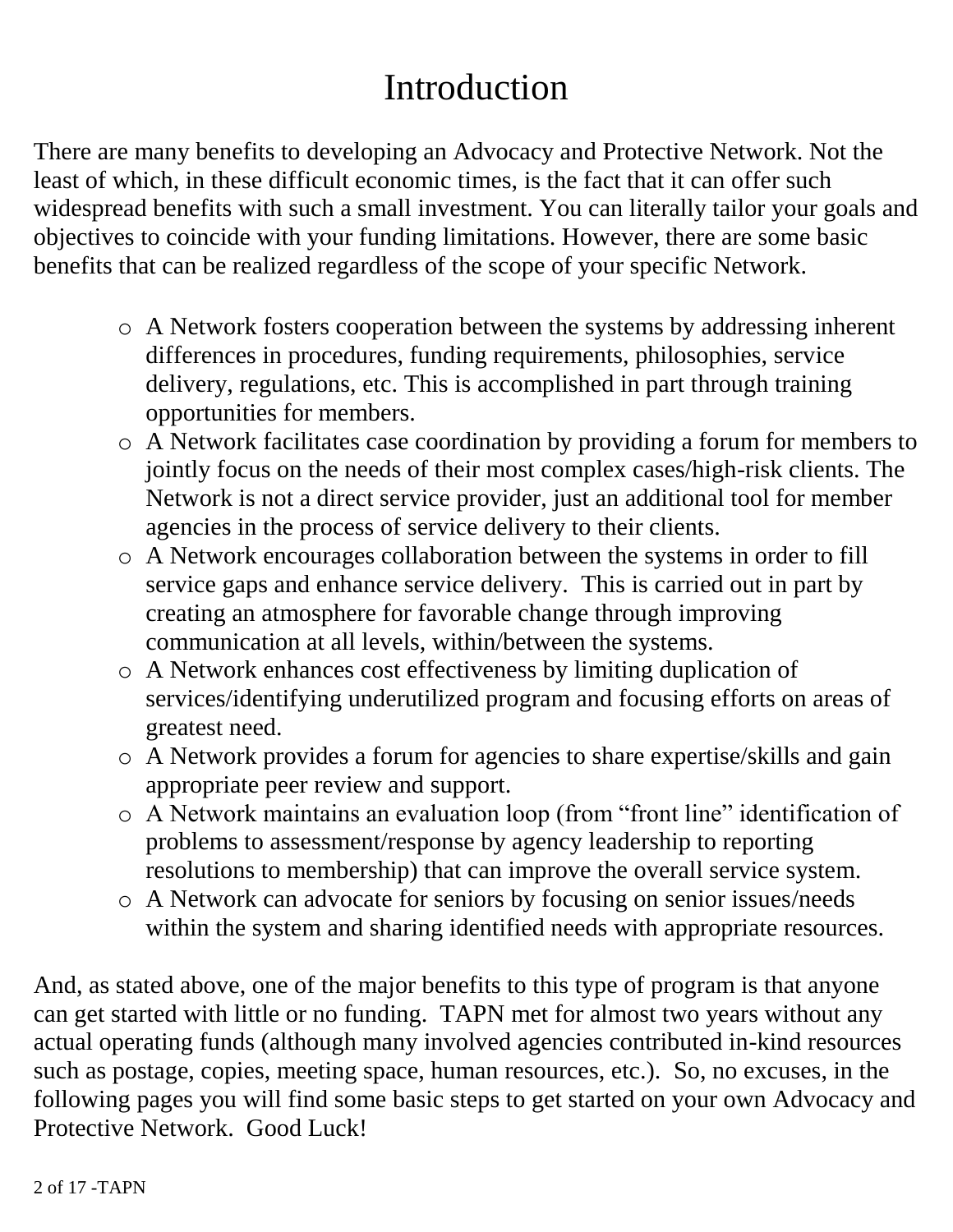# Table of Contents

| <b>Section I</b>   | The TAPN Story                                  |
|--------------------|-------------------------------------------------|
| <b>Section II</b>  | <b>Getting Started</b>                          |
| <b>Section III</b> | Developing the Team                             |
| <b>Section IV</b>  | <b>Avoiding the Pitfalls</b>                    |
| <b>Section V</b>   | <b>Options for Future Development</b>           |
| <b>Section VI</b>  | Formalizing and Funding:<br>The Interdependency |

Appendices TAPN Support Documents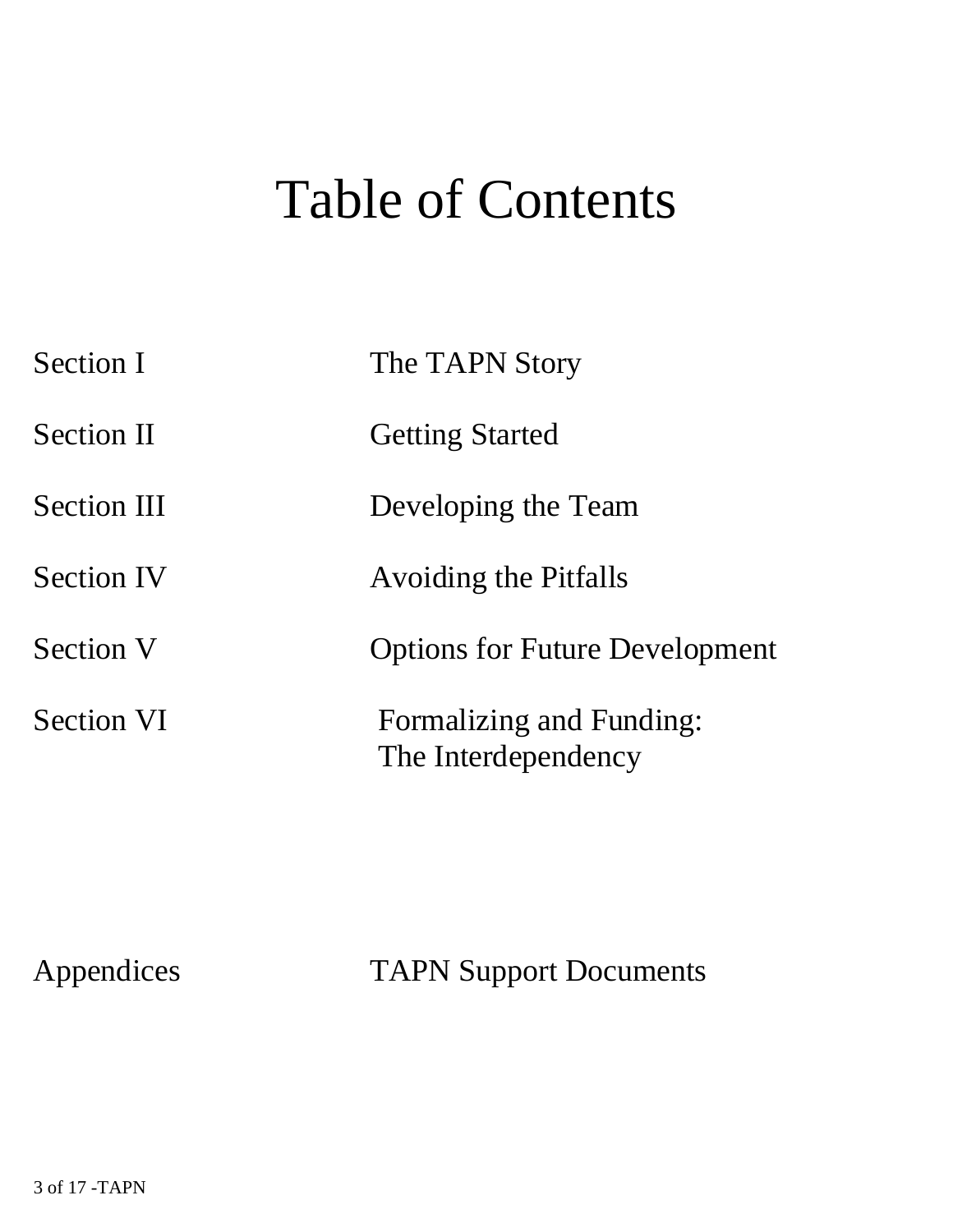#### Section I – The TAPN Story

The Trumbull County human service systems often face the challenge of addressing the needs of older adults and their families whose problems are multi-dimensional. Addressing their needs requires the specialized expertise offered by numerous systems. These older adult high-risk cases, often Adult Protective Services cases, can involve systems from the usual human service areas like mental health, Area Agency on Aging, and senior support agencies to systems such as hospitals, long-term care, the courts and law enforcement. Yet the existing systems were like islands in an ancient sea. The communications between lands were tenuous at best. The multiple systems bring with them inherent differences in rules, procedures, philosophies, funding requirements, regulations, missions and goals. They are not necessarily organized for the rapid response needed for high-risk cases, nor were they routinely experienced in working with all of the other organizations. In addition, we recognize that the needs are great and becoming greater and the fiscal resources are often inadequate. The result is a system that requires wellintentioned people to struggle to do too much with too little. And because of the number of and intense needs of some clients, the system can become overwhelmed creating a triage system of juggling cases and crisis management.

Therefore, the ongoing response to high-risk/multidimensional cases was somewhat fragmented. Once you move beyond the mandated services provided by Trumbull County Office of Jobs and Family Services, case outcomes were still impacted by limited fiscal resources, internal and external organizational barriers and cross-system frustration. In response, the leadership of Trumbull County's social service community made a strong commitment to the continuous improvement in the way we serve seniors by creating the Trumbull Advocacy and Protective Network (TAPN). TAPN focuses on moving from a disjointed structure to one focused on the older person with multiple needs that crosses the existing systems. We are working to increase the resources available for older adults in need and to create appropriate care planning interventions by bringing together the right entities to concentrate on the issues and cases at hand.

In summary, TAPN began informally meeting in late 2002 with approximately 11 organizations focused on a couple of specific case issues. It "organized" in 2004 with the addition of a contracted coordinator to oversee day to day activities. The general focus of improving services for older adults in Trumbull County (especially those at high-risk) had expanded from individual case issues to include system related issues. In 2006, TAPN further solidified its role by becoming an incorporated, private non-profit, 501 (c) 3 organization. Today it operates with participation from more than 29 agencies/organizations (see attached brochure for membership list).

TAPN's role, as defined in the organizational "Mission Statement", is "to address the special needs of older adults who are being served by more than one system and whose situation warrants extraordinary interventions, to advocate for efficient and effective allocation of resources to address these needs and to promote the highest level of collaboration for the ultimate good of older adults, their families and the community". In accordance with that "Mission Statement", TAPN's activities focus on three areas: (1) systems-level coordination and integration of programs, (2) case-level coordination and integration of services and (3) training/cross-training of TAPN members and community service providers.

The following few pages summarize and graphically display some of the information above.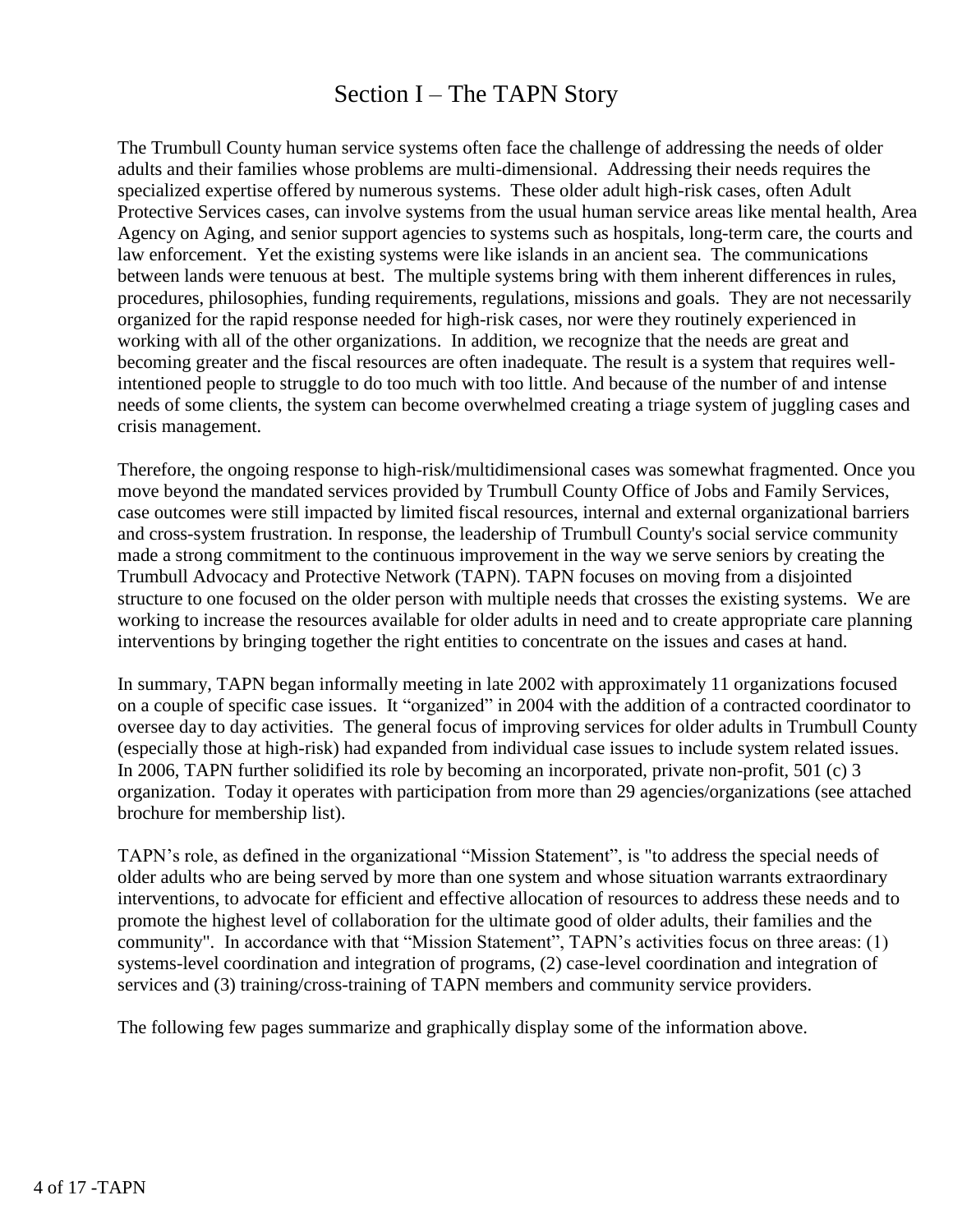### **Highlights of the History of TAPN**

| 2002 | Informal meetings begin between the ten TAPN founding member agencies focusing on improving services to<br>seniors in Trumbull County.                                                                                                        |
|------|-----------------------------------------------------------------------------------------------------------------------------------------------------------------------------------------------------------------------------------------------|
| 2003 | The Trumbull County Commissioners passed a "resolution to support and endorse the mission of the Trumbull<br>Advocacy and Protective Network" on April 30, 2003.                                                                              |
|      | In July, the "Systems Group" of TAPN (later identified as the Full Network) unanimously accepted the By Laws<br>of the Trumbull Advocacy and Protective Network.                                                                              |
| 2004 | In order to further develop the network, the founding members contract a part-time coordinator in late-2004.<br>TAPN has 16 member agencies.                                                                                                  |
| 2005 | TAPN's electronic newsletter "Network Connections" was established.                                                                                                                                                                           |
|      | The TAPN Coordinator served on the United Way "Enriching the Lives of Seniors" Council/Task Force.                                                                                                                                            |
|      | The TAPN Executive Board held a half-day strategic planning session lead by Sandy Huntzinger of the Ohio<br>Domestic Violence Network.                                                                                                        |
|      | The TAPN Training Committee was established in September.                                                                                                                                                                                     |
| 2006 | TAPN becomes an incorporated, private 501 (c) 3, non-profit organization.                                                                                                                                                                     |
|      | TAPN wins a National Association of Area Agencies on Aging Achievement Award.                                                                                                                                                                 |
|      | TAPN is listed as a promising practice by the National Center on Elder Abuse.                                                                                                                                                                 |
|      | A sample TAPN case study was submitted to the Ohio Association of Behavioral Health Authorities, at their<br>request, for use in training a statewide panel planning for the development of additional TAPN-like organization<br>across Ohio. |
| 2007 | TAPN receives a Trumbull County Senior Services Levy Mini-Grant.                                                                                                                                                                              |
|      | TAPN receives a Raymond John Wean Foundation Good Neighbor Grant; contracts a 20 hour a month Clinical<br>Consultant and establishes the Clinical Support Fund.                                                                               |
|      | The Senior Focus Series is launched in November.                                                                                                                                                                                              |
|      | TAPN completes first membership survey.                                                                                                                                                                                                       |
|      | TAPN annual cross-training includes panel members such as Senator Capri Cafaro and Congressman Tim Ryan.                                                                                                                                      |
|      | TAPN received a challenge grant from the Community Foundation of the Mahoning Valley.                                                                                                                                                         |
|      | In August, Mike Schroeder and Kathy Coate-Ortiz from the Ohio Department of Mental Health attended the<br>TAPN Clinical Committee meeting to discuss placement issues and PASRR issues for seniors with mental<br>illness.                    |
| 2008 | TAPN has 29 members.                                                                                                                                                                                                                          |
|      | TAPN annual cross-training features a presentation by Barbara Riley, Director, Ohio Department of Aging.                                                                                                                                      |

Round Two of the TAPN Senior Focus Series launched in September.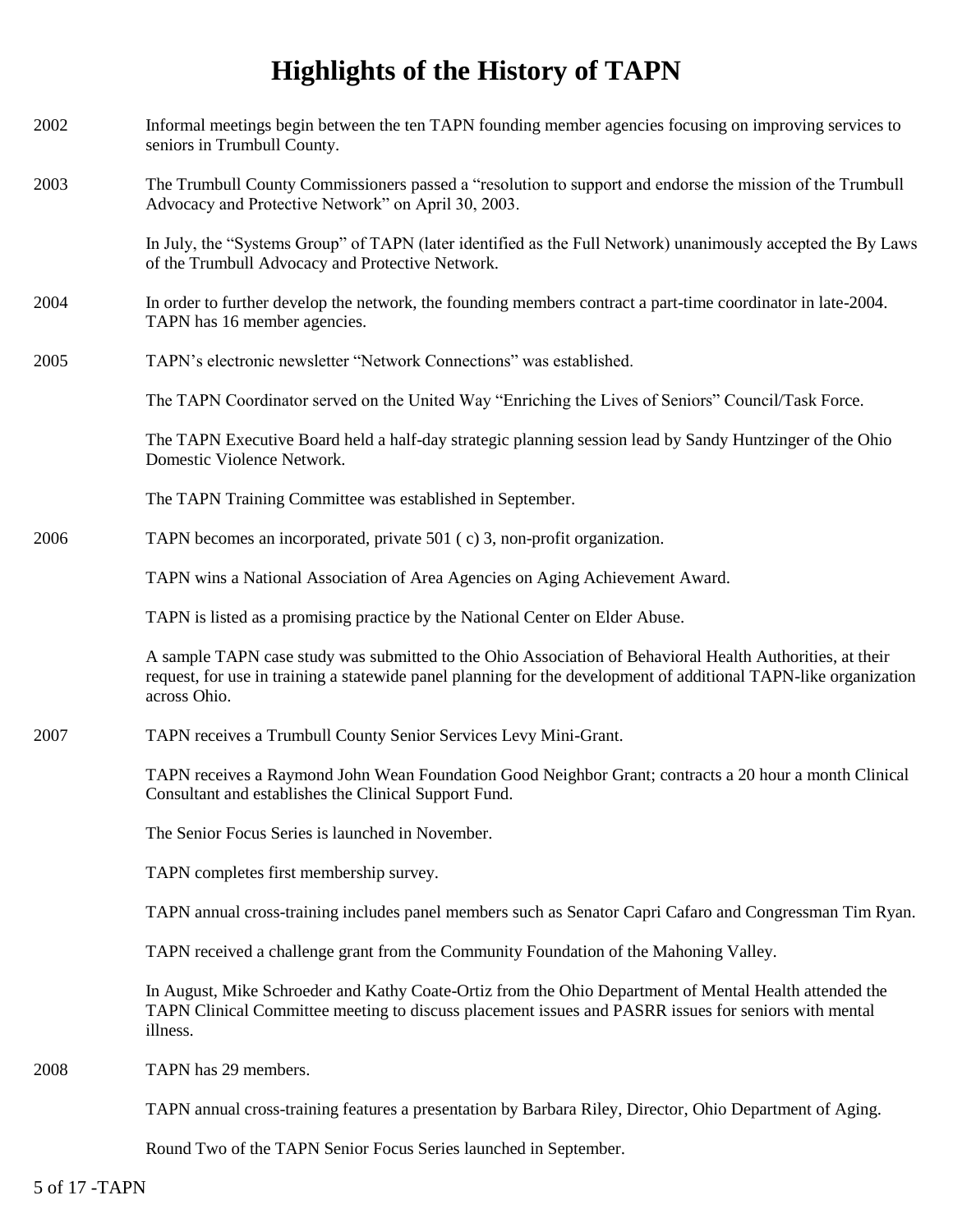

The above "wheel" indicates TAPN's role within the Trumbull County senior services system. It shows TAPN at the center of the community as the "hub" of the Network. The "spokes" indicate services that can be provided by TAPN – single point of agency contact, communications network, training mechanism, clinical forum, etc. The pie shaped wedges that make up the "body" of the wheel are the systems that create the membership of TAPN – governmental, medical, social, long term care, mental health, housing, disabilities, legal/judicial. Surrounding the wheel is the community we serve. If we can roll along efficiently and effectively then we can reach all of the seniors in need in our community without any unnecessary potholes (gaps) or flat tires (access problems).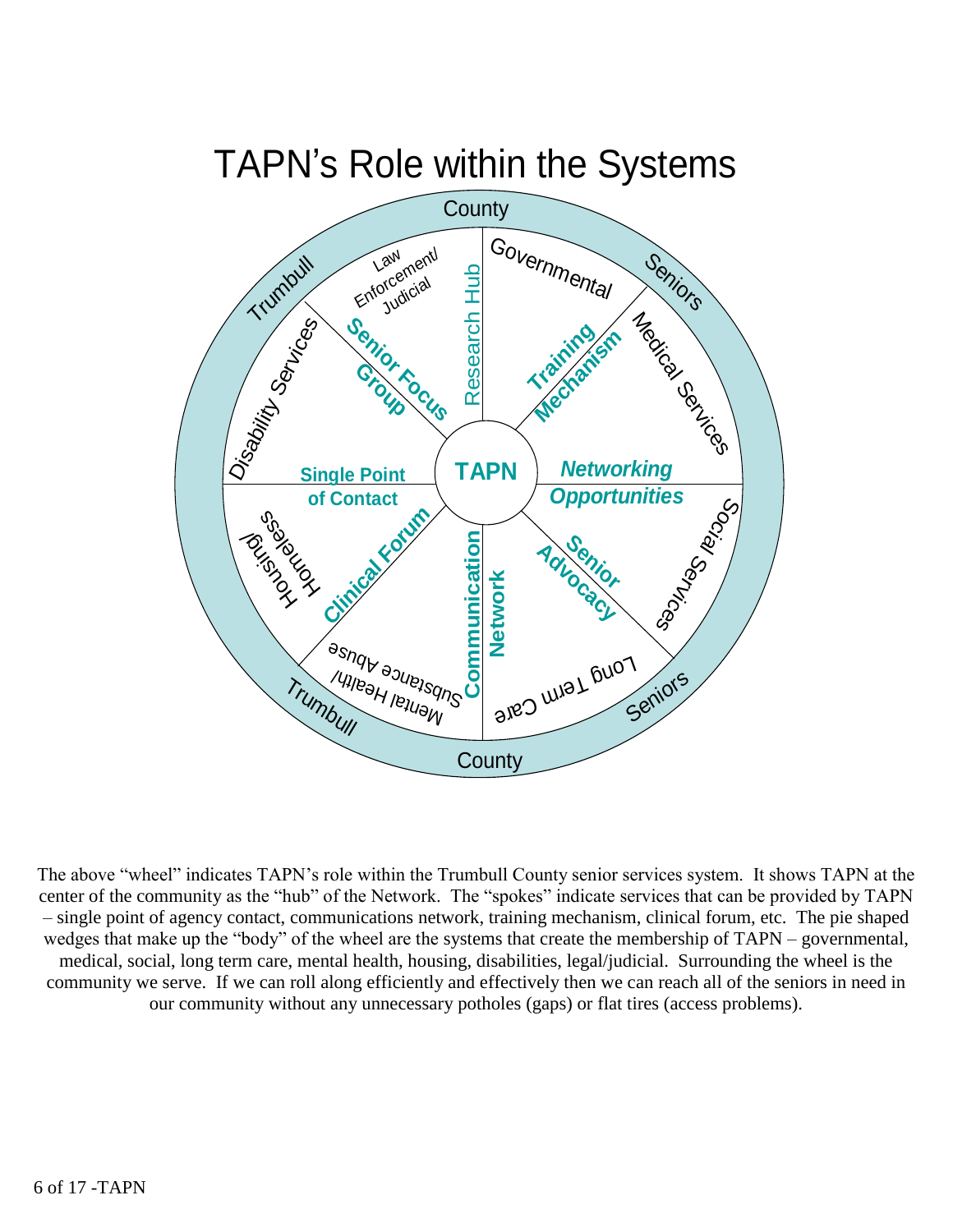#### TAPN's Structure

TAPN learned early on that to be successful it needs to assemble specific representatives from specific systems on a regular basis. It achieves this with the Full Network – the "management body" of TAPN. The Full Network's role is to identify/verify issues getting in the way of the direct care worker, understand the nature and cause of the problem and, when appropriate, seek change. That change may include advocating for resources on the local, state, and federal level, developing and nurturing the local network, providing training, amending regulations preventing appropriate service delivery or improving marketing of available services. The Full Network meets quarterly. The efforts of the Full Network are spearheaded by the Executive Board. The Executive Board meets monthly.

TAPN Executive Board

Community Solutions Association (a substance abuse agency) - TAPN Chair Guardianship and Protective Services (guardianship program substantially for seniors) TAPN Vice-Chair Trumbull County Commissioners/Office of Elderly Affairs (meals/transportation) – TAPN Treasurer Area Agency on Aging 11 (a funding/oversight agency for aging programs) S.C.O.P.E. Inc. (a long-time community senior services agency) Fairhaven – TCBMRDD (the county's mental retardation and developmental disabilities program) Lifelines - ADAMHS (the county's drug, alcohol and mental health funding agency) Trumbull Metropolitan Housing Authority (the county's subsidized housing program) Trumbull County Department of Jobs and Family Services (the county's adult protective services) Valley Counseling Services (a community mental health agency) Trumbull County Probate Court

The first permanent operating committee established by the Full Network was the Clinical Committee. First and foremost this committee (comprised of caseworkers, clinical supervisors, and/or program directors from TAPN member organizations) provides the forum for the systems to manage the most challenging older adult high-risk cases. The TAPN goal of assisting member agencies in serving multineed seniors in the community, if at all possible, is a difficult one to achieve. The Clinical Committee is working to more fully develop a new wraparound philosophy for senior services that looks at the seniors own identified needs within their current situation and then focuses on the strengths within their environment. It is important to remember that TAPN is not a case manager, nor does it deliver any direct service. Cases brought to TAPN remain the responsibility of the individual agencies/organizations. TAPN is an additional tool available to member agencies in the process of service delivery to their clients. A secondary agenda for the Clinical Committee is to inform the Full Network of barriers to service delivery, proposed system changes and gaps in current services. The Clinical Committee meets monthly.

In order to promote open communication between the Clinical Committee and the Full Network, TAPN holds meetings and/or trainings that include the Full Network, Clinical Committee and involved staff from member agencies, publishes a periodic electronic newsletter, appoints an Executive Board member with extensive clinical experience to serve as Committee Chair, etc.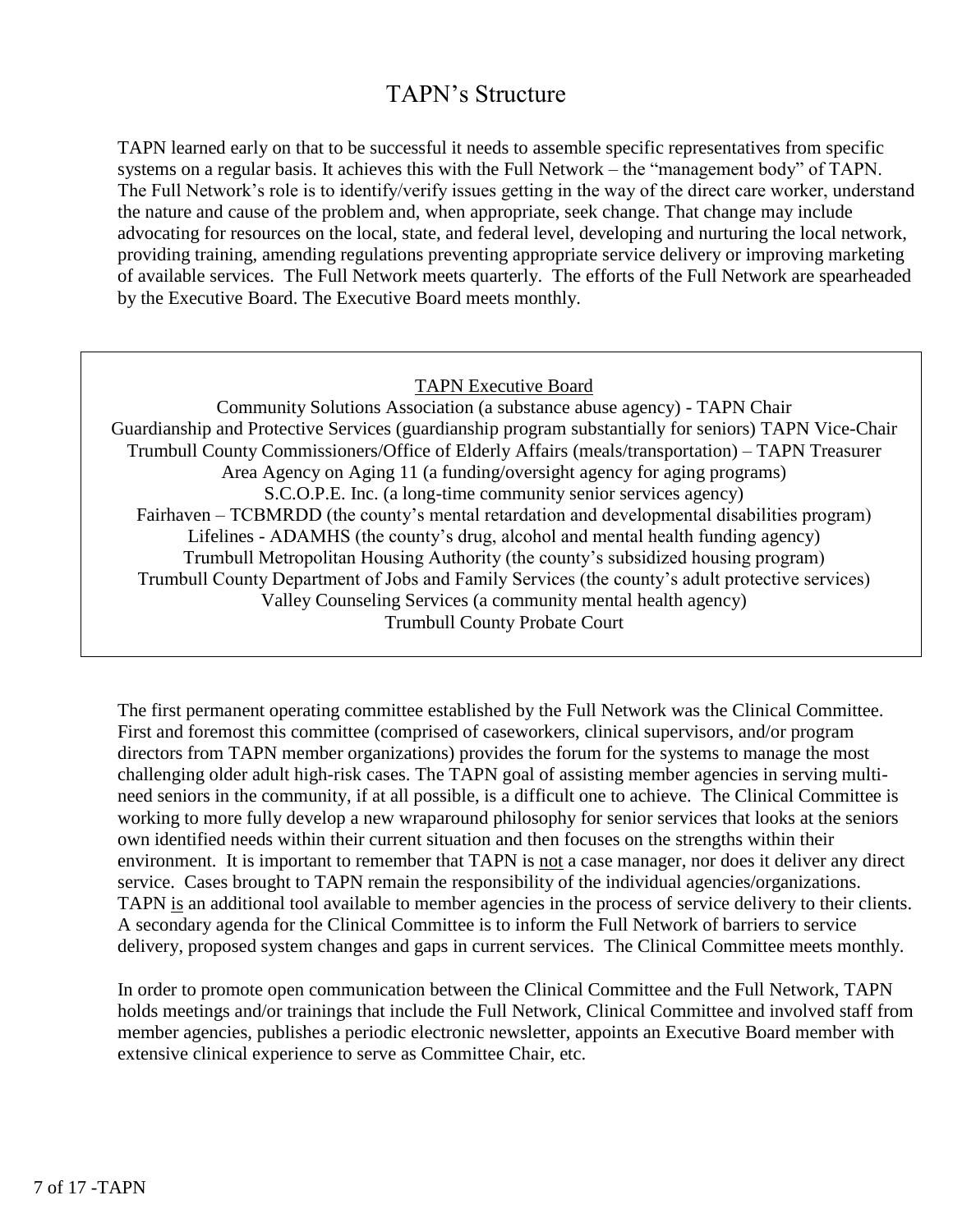#### Section II – Getting Started

#### Here are ten basic steps to complete in order to get started.

- 1. Assemble the key players (possibly entities that have a legal/contractual obligation to senior services) in your community and identify your service area (countywide).
- 2. Together sit down and draft your mission statement, vision statement, guiding principles, by-laws, executive summary (justification of need), etc. Samples of these TAPN documents are in the appendix.
- 3. Identify your key focus areas for TAPN these were case level coordination, system level coordination and cross-training of members.
- 4. Decide on your operational structure (TAPN has an Executive Board made up of the key players/charter members, a Full Network, a Clinical Committee and a Training Committee) and potential members. IF you have any funds available you may want to contract a consultant to handle meeting schedules, minutes, etc. But, at this point, this is optional.
- 5. Develop your membership documents (copies of TAPN's are in the appendix) and send invitations to your potential members. Announce an initial meeting and point out the potential benefits of membership. Insist that the main agency representative be the person in charge or a staff member with the authority to bind the agency in policy, procedure and financial matters. You want to be able to actually accomplish meaningful change when necessary at these meetings. At first move meetings around or meet at a neutral location to avoid any specific ownership of the network.
- 6. At the initial "Full Network" meeting (Full Network = directors from all of the member agencies):
	- collect the membership documents to establish your original membership.
	- ask someone to volunteer to take minutes.
	- **•** complete a round table of introductions and allow each to give a brief overview of their services.
	- brainstorm the strengths, weaknesses and gaps within your system.
	- within your weaknesses and gaps, prioritize a couple of challenge areas to address first and make those the topics for your next meeting.
	- **Phose** possibly schedule one member to give a longer presentation on their agency next time and circulate through the membership at future meetings.
	- **•** before you break, collect electronic contact information for each member, ask each to name a representative to the Clinical Committee if appropriate, and schedule your next meeting.
	- **ask for volunteers to help get the Clinical Committee and Training Committee started.**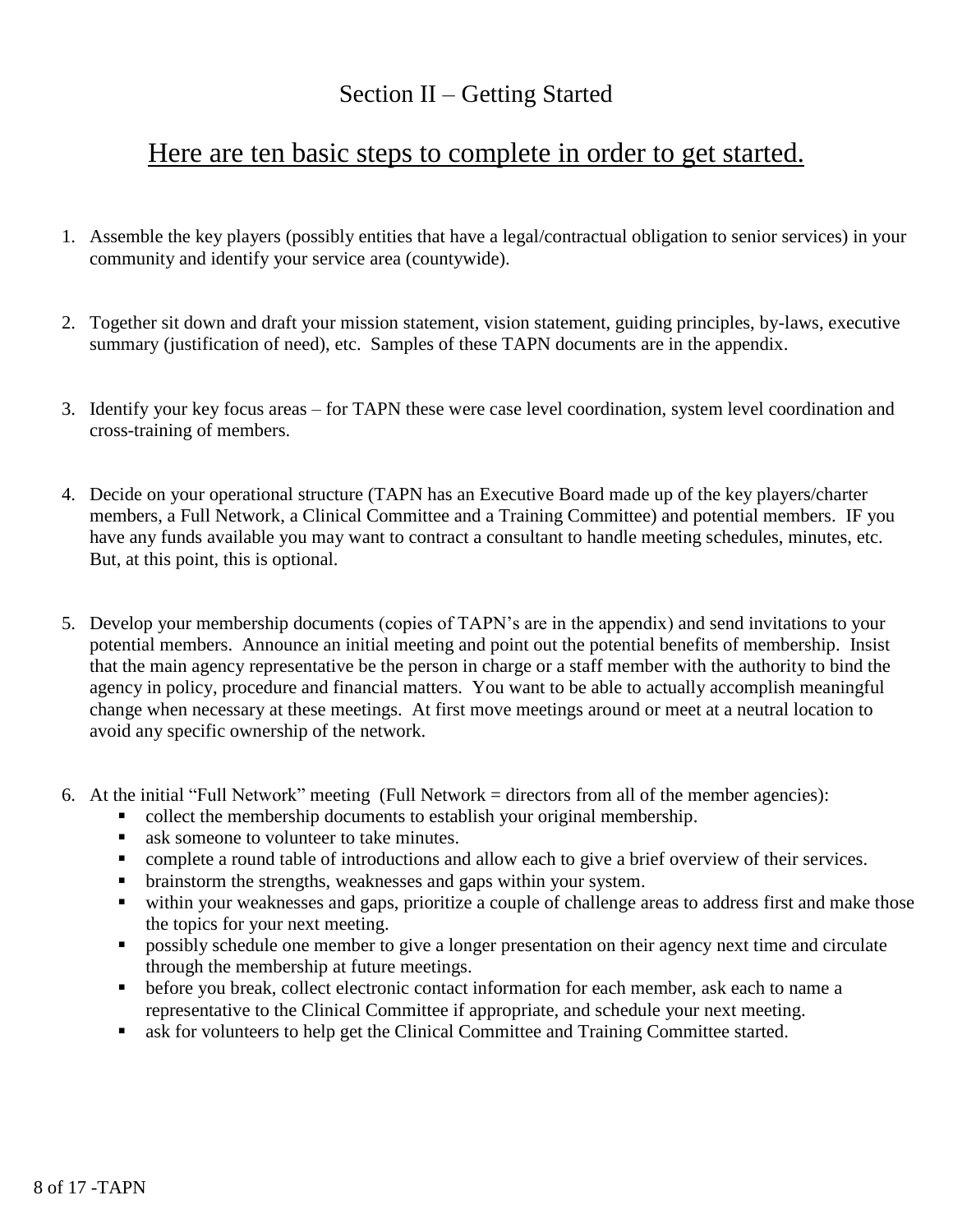- 7. Schedule a Clinical Committee meeting using the clinical contacts collected at the first Full Network meeting. TAPN assigns a Clinical Committee Chair from the Board that has clinical expertise. At their first meeting (they will be more direct service staff/clinical supervisors than then members that attend the Full Network meetings):
	- do a round table of introductions and agency summaries.
	- ask someone to volunteer to take minutes.
	- introduce a clinical discussion where they can brainstorm and discuss the most complex/ frustrating of their clinical cases. Encourage other members to provide input and support. TAPN often does this anonymously to avoid complications with releases.
	- provide some type of video or speaker as informal training maybe a new program in town, some state policy changes, an underutilized offering of some kind, etc. After the first meeting these topics will usually surface in committee conversation and will simply be a matter of planning to meet committee requests.
	- open a discussion of clinical matters on their minds assure them that this is not just a gripe session and that their concerns will be taken back to the Full Network for consideration when possible.
	- confirm electronic contact information and schedule the next meeting.
- 8. If desired, schedule a Training Committee meeting. TAPN assigns a Training Committee Chair from the Board. The new chair should call around, based on agency participation to this point, and ask for committee volunteers. Think about what type of participation that you will need on this committee and pick volunteers accordingly. You will need someone to help with planning and scheduling (possibly of big name people), someone to help with flyers and mailings (a graphic/computer person), someone to help with evaluations and CEU's, etc. Since agencies are members of TAPN, not individuals, any staff person at any member agency is eligible to join in and participate. The committee should start to consider the first cross-training. TAPN's first one included information tables and a panel discussion simply telling the right hand what the left hand was doing. Member agencies had the opportunity to explain programs, procedures, etc. We even asked standard questions of all member agencies and assembled a booklet with the responses. At later trainings we got more creative and made a Jeopardy style game show using the systems as the categories and asking questions relating to demographics, services, etc.
- 9. Once all of this is in motion, your key players/Board can meet again to assess your progress. Do you want to elect officers? Do you want to move toward formalizing your group – incorporation, 501 (c ) 3, etc.? What are your funding options? Do you need a fiscal agent? Do you want to continue making progress simply though periodic meetings for now?
- 10. From here your Network will really develop a life of its own. As needs are identified, they are addressed by the group. If you want to keep your Network as basic as continuing periodical meeting, that is fine. There is value in just focusing on the issues as a group from time to time. It keeps senior issues in the forefront of your member's minds. If you want to move on to other projects (a Clinical Support Fund, a periodic newsletter, a training series, etc.) that is great. You can work at the pace and within the financial allowances of your organization. The most important thing is to just get started!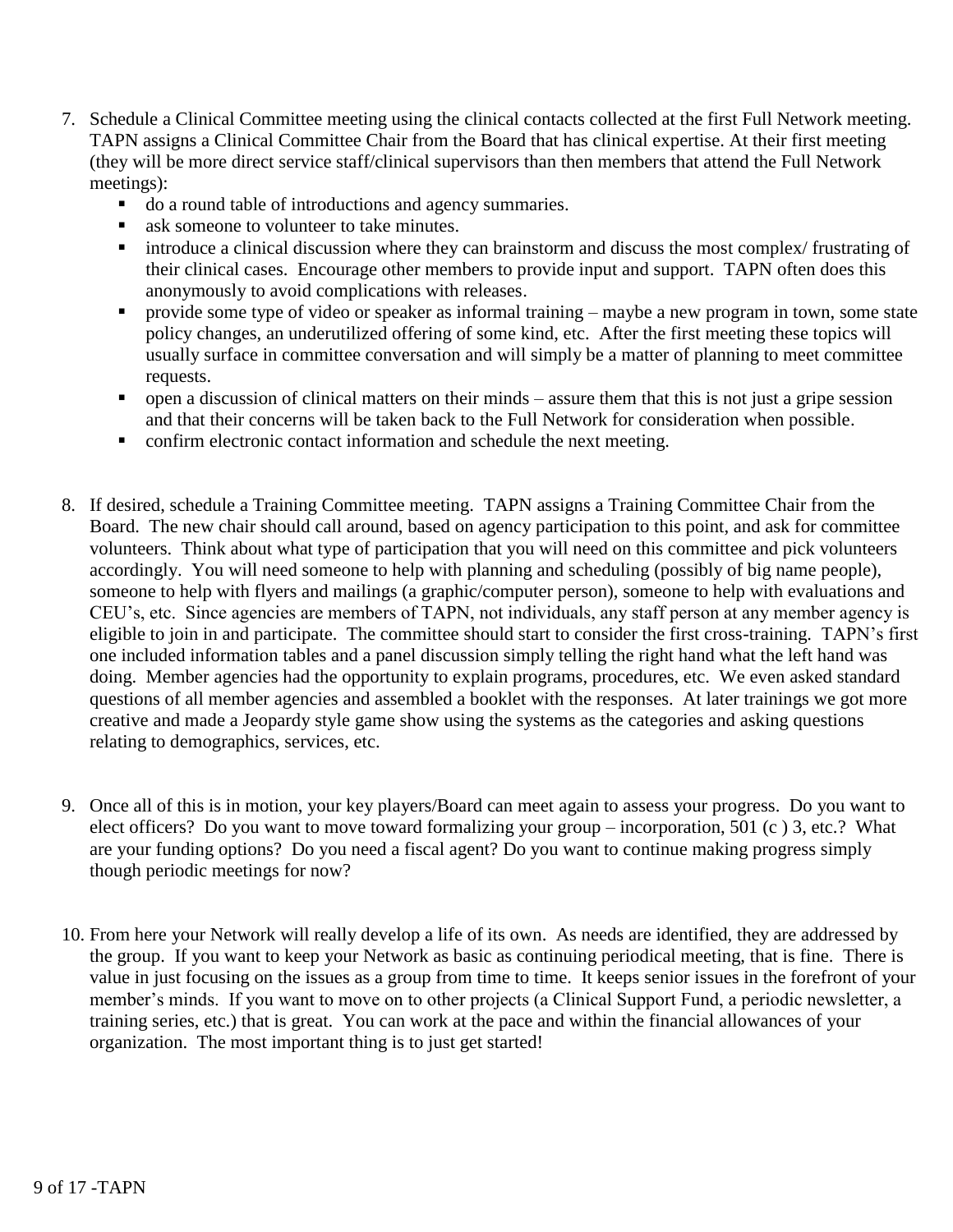#### Section III – Developing the Team

#### ■ Full Network

As mentioned previously, the TAPN Full Network includes representatives from many systems – including medical, judicial/law enforcement, social services, governmental, long term care, mental health, housing, and disability services. You should strive to find at least basic representation from each of these areas. Your community may also dictate the addition of other systems based on your services delivery network and local issues (such as domestic violence, clergy, financial, animal welfare, etc.). Be creative when considering your initial membership. Almost every segment of society has something to offer the group. If you do not have enough representation at the table you will begin to notice holes in your discussions/plans. You want to have enough members to reach your goals without having so many members that you can not hold candid and focused conversations. Again, it is very important that your member agencies send their top executive to your Network meetings. You need a major commitment at that level for the Network to succeed.

#### Clinical Committee

Your clinical group will be the heart and soul of your network. Their input and assessments of the system will provide the bottom-up feedback necessary to identify gaps and barriers to services that might otherwise go overlooked. In addition, it is important to note that a Network's achievements reach beyond what can be simply quantified - this is especially true when it comes to the accomplishments of a Clinical Committee. TAPN's initial goal was to begin processing wraparound services for high risk cases. The actual accomplishments were something much broader. The committee members report that walls have been "torn down" and "finger pointing" has all but ceased. In an environment where it used to be difficult to function, much less cooperate, relationships have been established, informal lines of communication opened and a true understanding has begun to develop regarding each agency's rules, procedures, limitations, philosophies, etc. Taking that one step further, the committee has found that the peer review and peer support available at TAPN makes the committee meetings very valuable to them as agency employees and as caring professionals. A second benefit of the Clinical Committee not to be overlooked is the opportunity for informal training. Whether it is members speaking on their programs, guests sharing materials about new/underutilized community services or the showing of appropriate videos – the meetings create a forum for members to get their questions answered and learn more about what is available to help their clients. A third benefit, the Clinical Committee serves a small role in reducing the risks to clients and workers by providing a forum for appropriate sharing of information, expertise and skills. Some complex cases come complete with possibly dangerous scenarios and when the right community agencies are available to brainstorm risk management techniques, discuss shared experiences and provide appropriate case support, everyone wins. Finally, and perhaps most importantly, the Clinical Committee's collaboration has increased the effectiveness and efficiency of services to seniors. Use of the innovative wraparound model has resulted in cross system identification and assessment of needs, development of more comprehensive case plans, increased collaborative service delivery and the establishment of a base for a Continuous Quality Improvement feedback model that can improve future clinical services.

Here are a few notes about your member's clinical representation. First of all, not all of your member agencies will be in a position to provide a representative in this area. For example, in TAPN, Congressman Ryan's office, the City of Warren, the Sheriff's office, and the county 911 office do not provide the kind of direct clinical services that would make a monthly meeting in this area worthwhile. Therefore, they choose to participate at the Full Network level only. Secondly, for many agencies, appropriate billable hours and units of service are their lifelines and having clinicians sitting at a networking meeting simply does not generate any income. Consequently, clinical committee representatives are often clinical supervisors or department heads. They can bring concerns to the group as necessary and if possible invite involved agency staff to attend if a particular case or issue directly involving them is on the agenda. Finally, some organizations are so large that they may need to appoint several clinical representatives in order to cover all of their service areas. For example, if a hospital system gets involved they may need to provide staff from their home health, psychiatric, rehabilitation and geriatric units.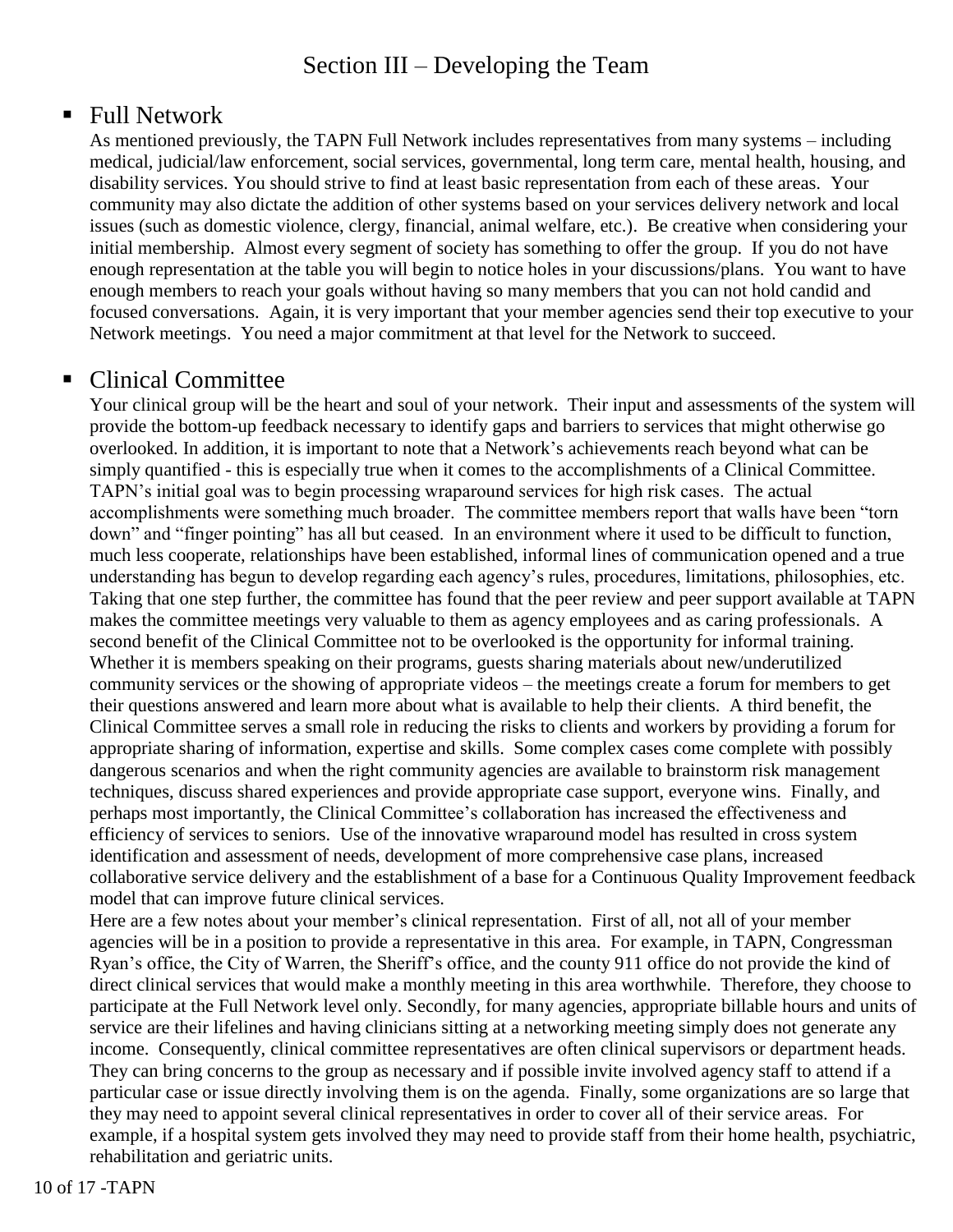#### Coordinator – Potential Contractor (TAPN Job Description Attached)

You can certainly run a limited program without this position. Especially if you have a few committed agencies involved that are willing to help with the day to day duties of meeting coordination, recordkeeping etc. However, for the Full Network, it can end up being more of a crisis response body that meets only when or if things are going wrong. That situation can still serve a valuable purpose and I would encourage you to pursue a Network even if that is all of the further you are planning to develop it at this time. However, to be more proactive, a little more consistency is required.

The decision to contract a part-time coordinator is often dependent on available funds. You can tailor your contract to suit your situation. The more hours the more you can expand the Network and the programs. For fewer hours, you simply concentrate on the most important aspects - the bare minimum. Start with a Full Network meeting a couple of times a year and a monthly Clinical Committee meeting and go from there. Maybe add in an annual cross-training. Simply identify what will be most helpful to your members.

TAPN has found that going the route of a contracted director has allowed them to have someone who is focusing quality time, even if only a few hours a week, on the network for a minimum expenditure. There is no office overhead, no equipment costs, no benefits to pay, etc. There is just an hourly charge with an annual maximum and allowable expense reimbursement.

#### ■ Clinical Consultant – Potential Contractor (TAPN Job Description Attached)

This position is over and above what is required to run a basic Network. However, if funds permit, it can help your Clinical Committee go one step further. TAPN has utilized this intermittent position to research resources for members, schedule speakers/guests for meetings, acquire donated medical supplies for seniors in need, etc. This position helps to offer a little more to your members, therefore indirectly the seniors of your community, but it certainly exceeds what is needed to be an operating Network.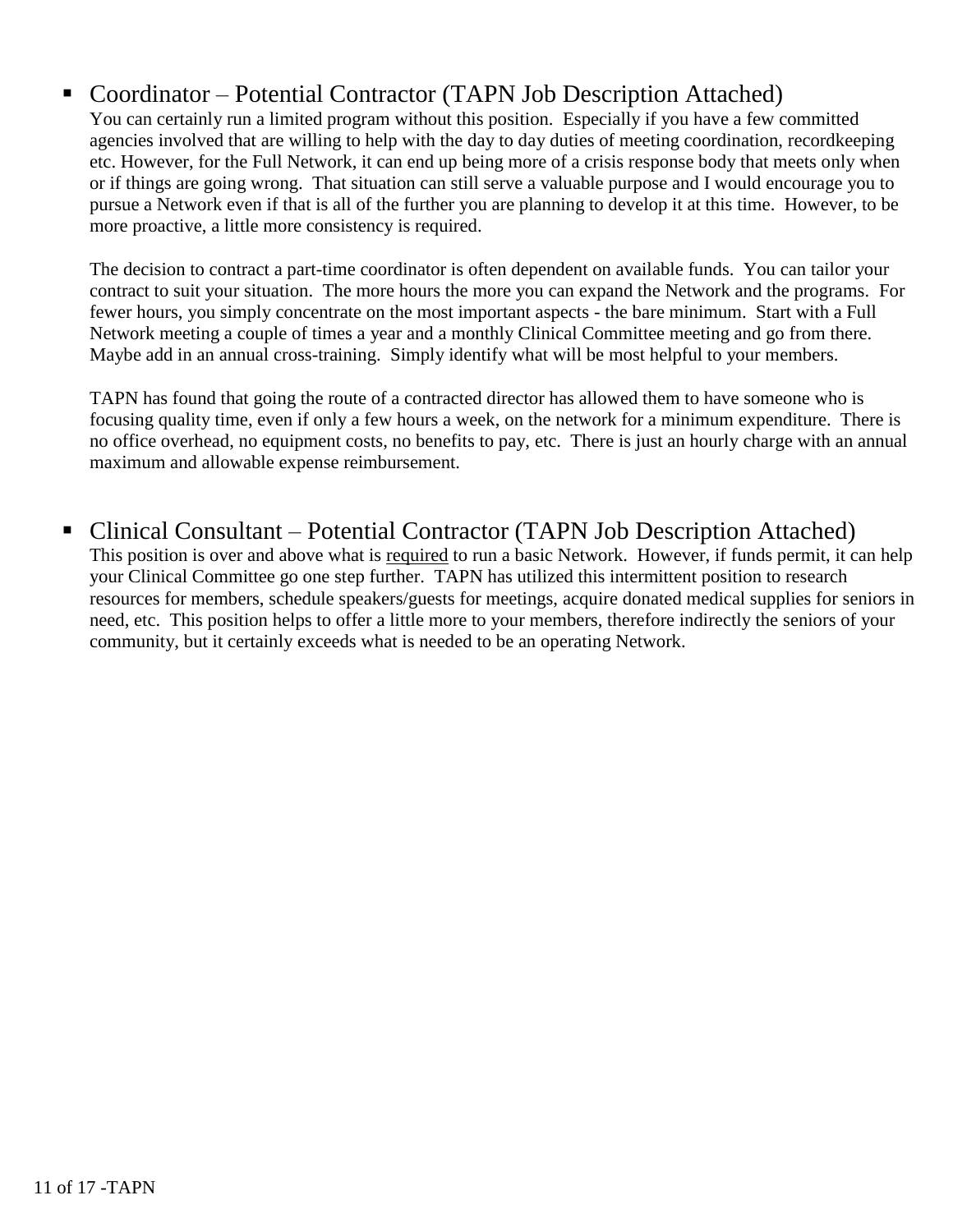#### Section IV – Avoiding Pitfalls

#### ■ Focus on Ownership – Make it the Member's Network!

At every opportunity stress to your members that this is their Network. In many ways the members are the "clients" of the Network. The network exists to make their jobs easier. Your goal is the make them more efficient and effective. Networks serve the seniors of their community, but only indirectly. If you make your members stronger and improve their operations then you also improve their services to their senior clients! Make it easy for them to participate, always encourage feedback, make the organizers available to them, ask them what they need from the Network, etc.

#### Watch Out for Territorialism – Find Each Member's Niche in the Network!

Watch out that you are not unknowingly threatening anyone's "turf". Find out what each member is good at and encourage growth in that area. If you are identifying duplication of services, for example, do not go in as an authoritative party and suggest cuts to one program or another. Instead, lead a conversation between those involved about how programs can be tweaked to serve different needs. Remember, members are voluntarily participating in good faith to improve the system for the clients they serve. Do not take advantage of that genuine good will. Always look for ways to help the Network improve the system for the good of the clients and your members.

#### Funding is a Piece of the Puzzle, Not the Whole Puzzle!

Do not make the mistake of doing nothing because you do not have all of the necessary support at your fingertips. Good communication (like an email list used to distribute announcements), basic local trainings (like panels of local service providers held at a member's office) and networking opportunities (like occasional meetings) all cost little or nothing. Ask member organizations for in-kind support or small contributions if necessary. It should be enough to get you started. After your good works begin to shine through, it might be easier to approach foundations, apply for grants, etc. More on this in section VI….

#### ■ Dispute Resolution – Be Ready for Potential Problems! (Copy of TAPN Policy Attached)

Just in case a problem should arise, be prepared. Remember, this Network does not have any real power over the members. You are dealing with an organization that exists for the benefits of the members and is largely directed by them. Your largest asset in many ways is a positive regard between the peer organizations. Consider your options in case trouble develops. How will you handle disagreement, press issues, etc. without damaging the Network? It may be worth at least a minimal amount of consideration as you develop the other policies and documents for your Network.

#### ■ Include For Profit Members (With Limits)!

If you look at the TAPN By-Laws you will notice that an amendment exists to address this topic. After a few years of operation it became clear that inclusion of for-profit organizations (such as nursing homes) in large enough numbers could alter the non-profit goals of TAPN. Therefore, a secondary type of membership was developed giving them the opportunity to participate and enjoy the benefits of membership without having the voting authority that could compromise the goals of the Network.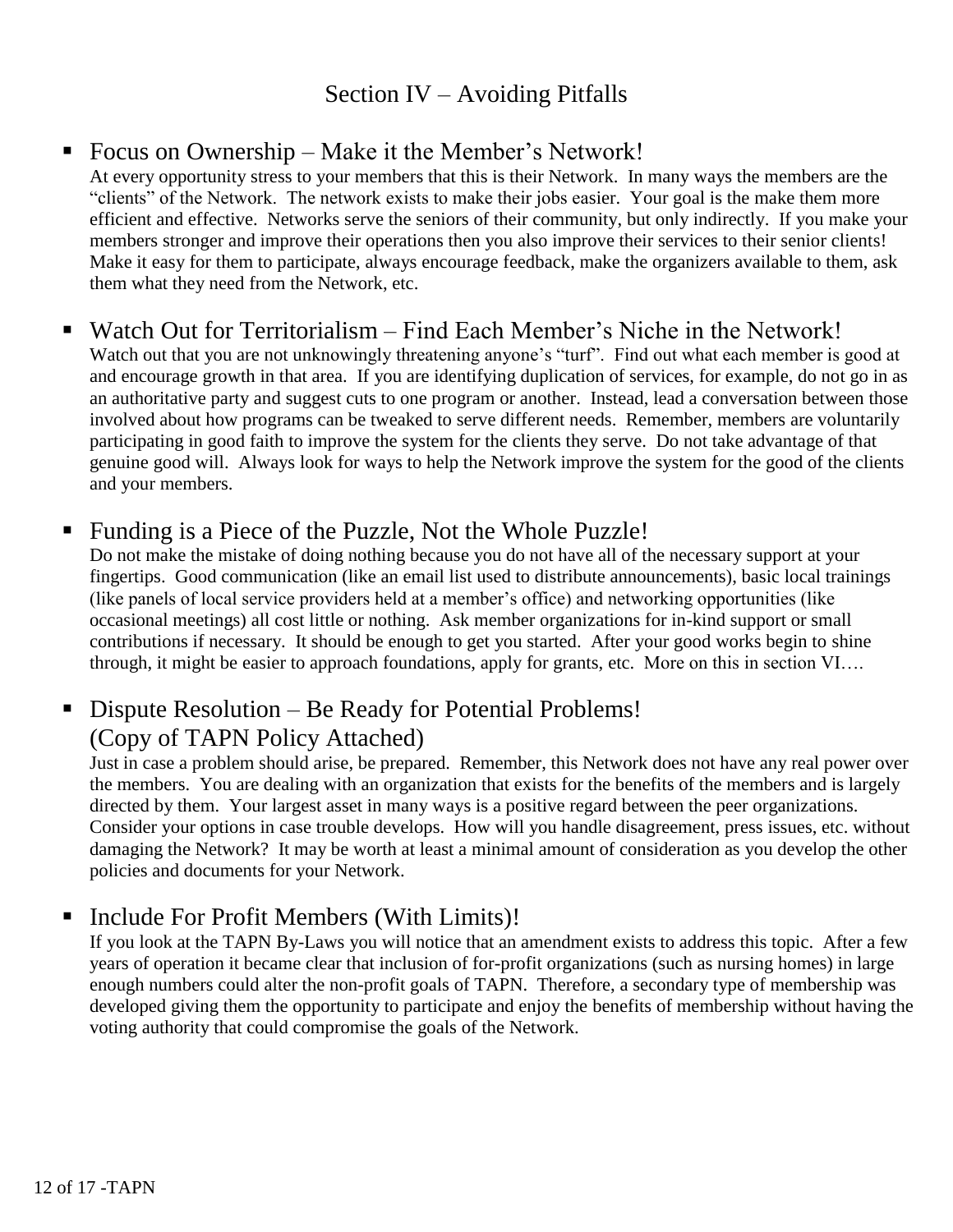#### • Do Not Overwork Volunteers/Contractors – Don't take on more than you can handle!

Remember the structure here – relatively limited investment/overhead, serve your members (therefore their clients), work within your local system, etc. Do not demand/expect excessive hours/commitment from your "volunteer" members or contractors. Do not make membership so much work that it is not worth it to belong. Do not try to change the world or belittle your accomplishments if you do not. Set reasonable goals and celebrate your Network's victories- no matter how small.

 The PR Debate: Should You Publicize If You Are Not a Direct Service Provider? Advertising your Network is a matter of the individual Network's priorities. If you are doing a lot of outreach to the seniors of the community or a lot of advocacy within the community, it may be necessary. However, in TAPN's case, we deal primarily with the providers and public notoriety can be confusing. Since we do not provide any direct service, we end up getting calls that require us to pass seniors on to appropriate members for assistance. In contrast, remember that good press can help to secure future funding. Therefore, this issue should be addressed as your particular Network deems appropriate.

#### • Don't Lose Contact with Your Members! Enjoy the Benefits of Electronic Communication!

Encourage attendance and make it as easy as possible. Try to pick a time to meet that is acceptable to as many members as possible. Try to schedule meetings for several months at a time to get it on to everyone's schedule. Announce the next meeting before each meeting's adjournment. Send a reminder out with the Minutes a few days after a meeting. Send an agenda with a reminder the week before the next meeting. Make sure your meeting locations are as accessible as possible. If a member misses a meeting, US Mail a packet to him/her that contains the Minutes and handouts from the session. Utilize electronic communication as much as possible. It is almost always available and it saves time and postage!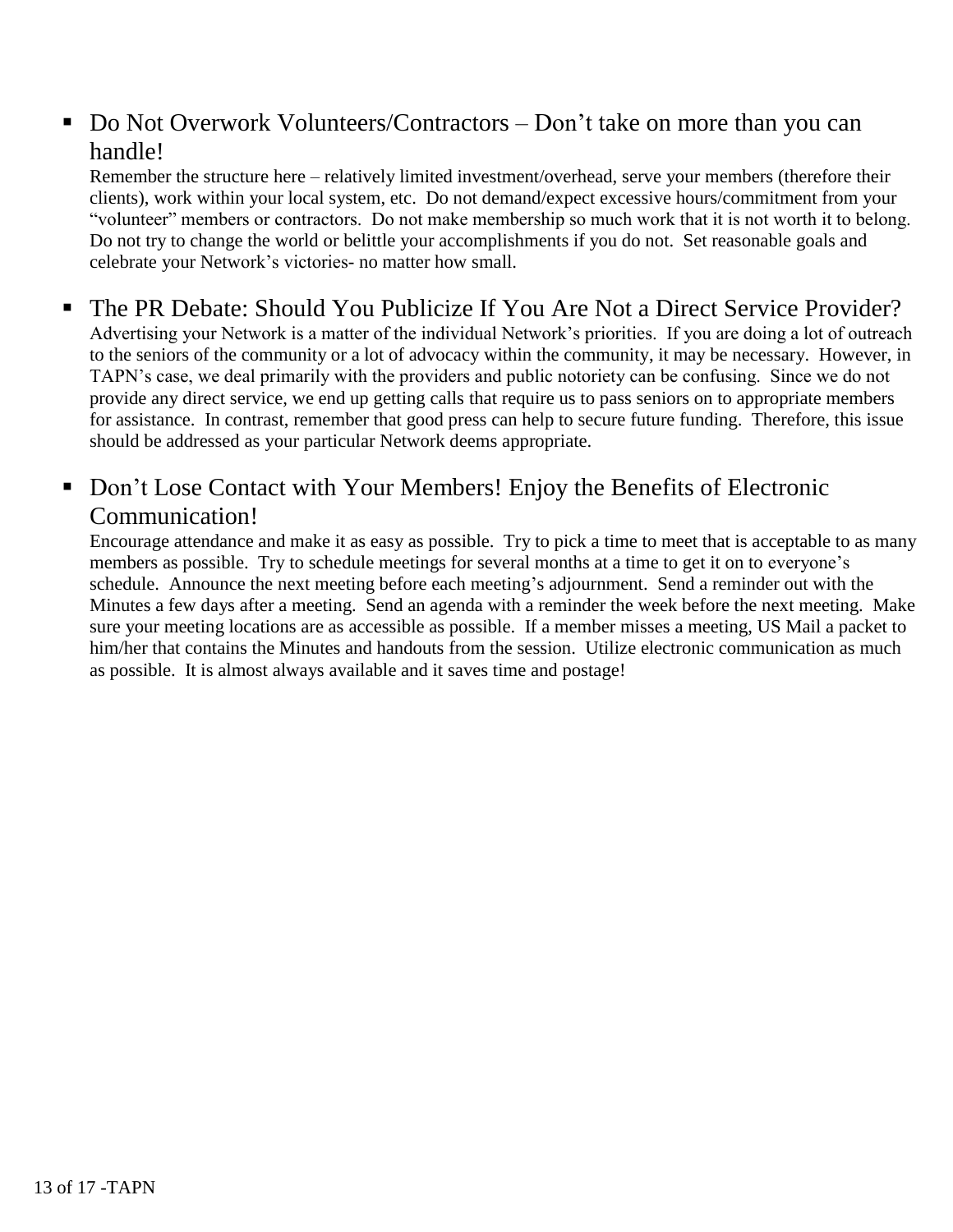#### Section V – Options for Future Development

As was mentioned earlier, the direction of your Network will evolve from the needs of your community. However, here are some suggestions based on TAPN's programs and/or discussions. They may or may not "fit" your needs. They are simply offered as discussion points in the future development of your Network.

- Clinical Support Fund This is a fund developed with local foundation funding that allows the Clinical Committee to proceed with case plans that require resources beyond what is available from traditional sources. TAPN's CSF has been used for things such as medical equipment, temporary shelter, room and board, housing deposits, furnace repairs, etc.
- Network Connections TAPN's Electronic Newsletter This communication tool helps to reach past the membership that attends meeting into the ranks of the member agencies and community supporters that otherwise would be oblivious to TAPN's programs and accomplishments. It is periodically distributed to member agency representatives as well as member agency staff. It is also sent to elected officials, counterparts in neighboring counties, funding sources, etc.
- Senior Focus Series This is a brown-bag, CEU training series that runs in six-month cycles. It was started with foundation funding as TAPN's first attempt to provide senior specific training to community professionals beyond the TAPN membership. TAPN relies heavily on the expertise within the membership to present a bulk of the programming. Topics have included issues such as seniors and addiction, reaching rural isolated seniors, trauma in older adults, etc.
- Membership Surveys An annual membership survey can go a long way in helping to determine the focus/future of your Network. It should highlight the satisfaction and needs of your members. TAPN works with the Social Work Department at Youngstown State University to complete the process. The results also serve as a tool to help quantify your accomplishments to funding sources.
- Clinical Consultant This was discussed previously. It is just worth mentioning again in case future funding allows for expansion that was previously impossible.
- Marketing of Underutilized Services While identifying gaps in your service system you may find that programs exist that receive very little use (senior addiction services for example). If those programs have funds available, you may choose, as a Network, to focus additional attention on increasing appropriate referrals and marketing for that at risk population.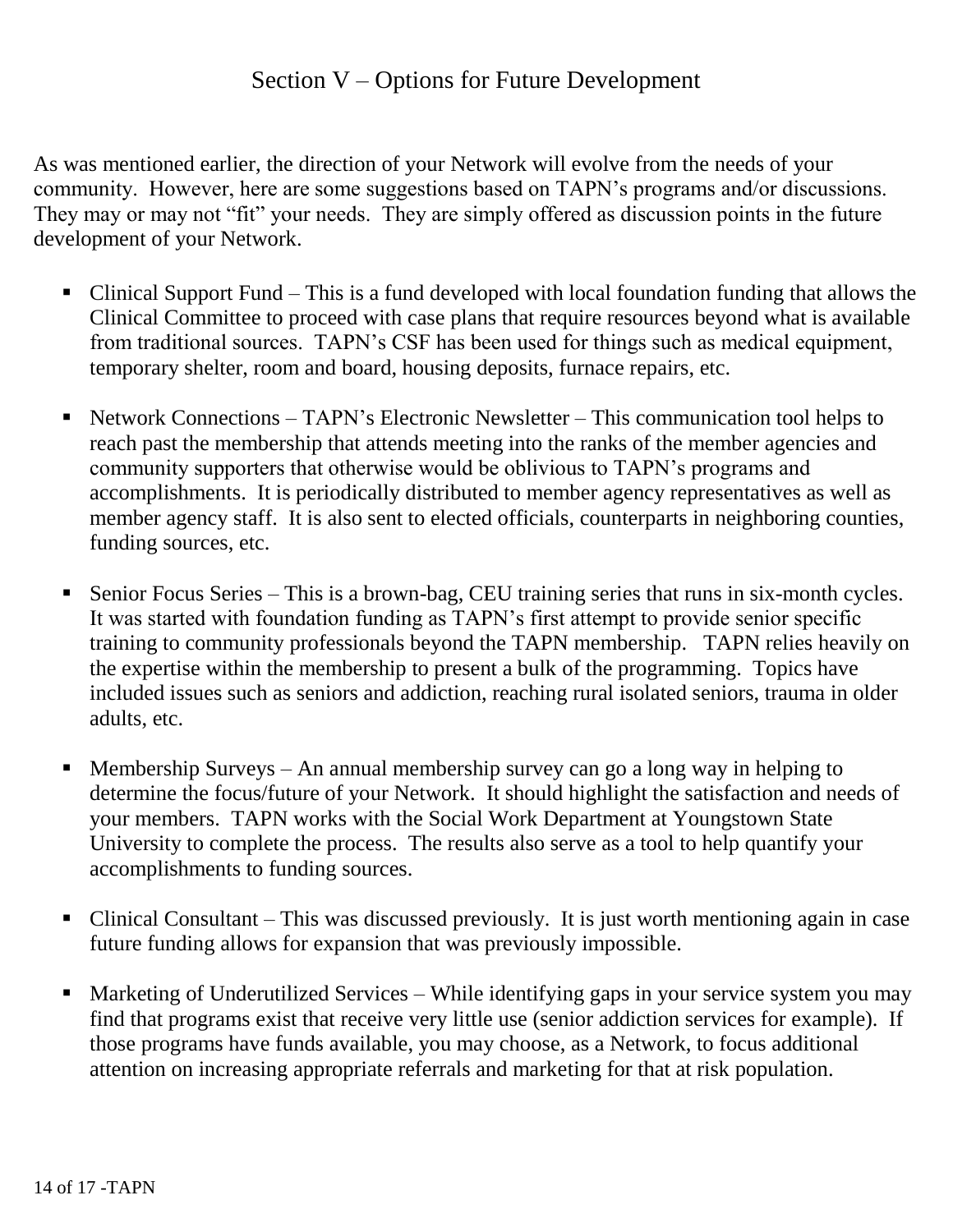- Advocacy Projects Keep in mind as your meetings progress that sometimes the condition of senior services and senior support throughout the community can improve with simple advocacy, communication and education. TAPN has engaged in basic advocacy on behalf of the seniors of Trumbull County on a number of occasions. It may be as simple as your Network maintaining telephone contact with a housing management company to help express the residents/providers concerns over circumstances on the property and suggestions for improvements. Or it might include distributing packets to your community's zoning inspectors explaining the frailty involved with some seniors demonstrating zoning violations and educating them on related services in the community. In any case, do not be afraid to use your Network's collective influence and knowledge to speak out on behalf of your at risk senior population.
- Gatekeeper Programs Many communities nationwide have had positive results with senior specific gatekeeper programs. Educating everyone from bank tellers to checkout staff to pizza delivery workers to medical office personnel on the signs of seniors in need and appropriate referral skills often dramatically increases the number of frail/isolated elderly that receive services. Unfortunately, in the current economic times, care must be taken with this type of program to evaluate if the system can handle the influx of new clients.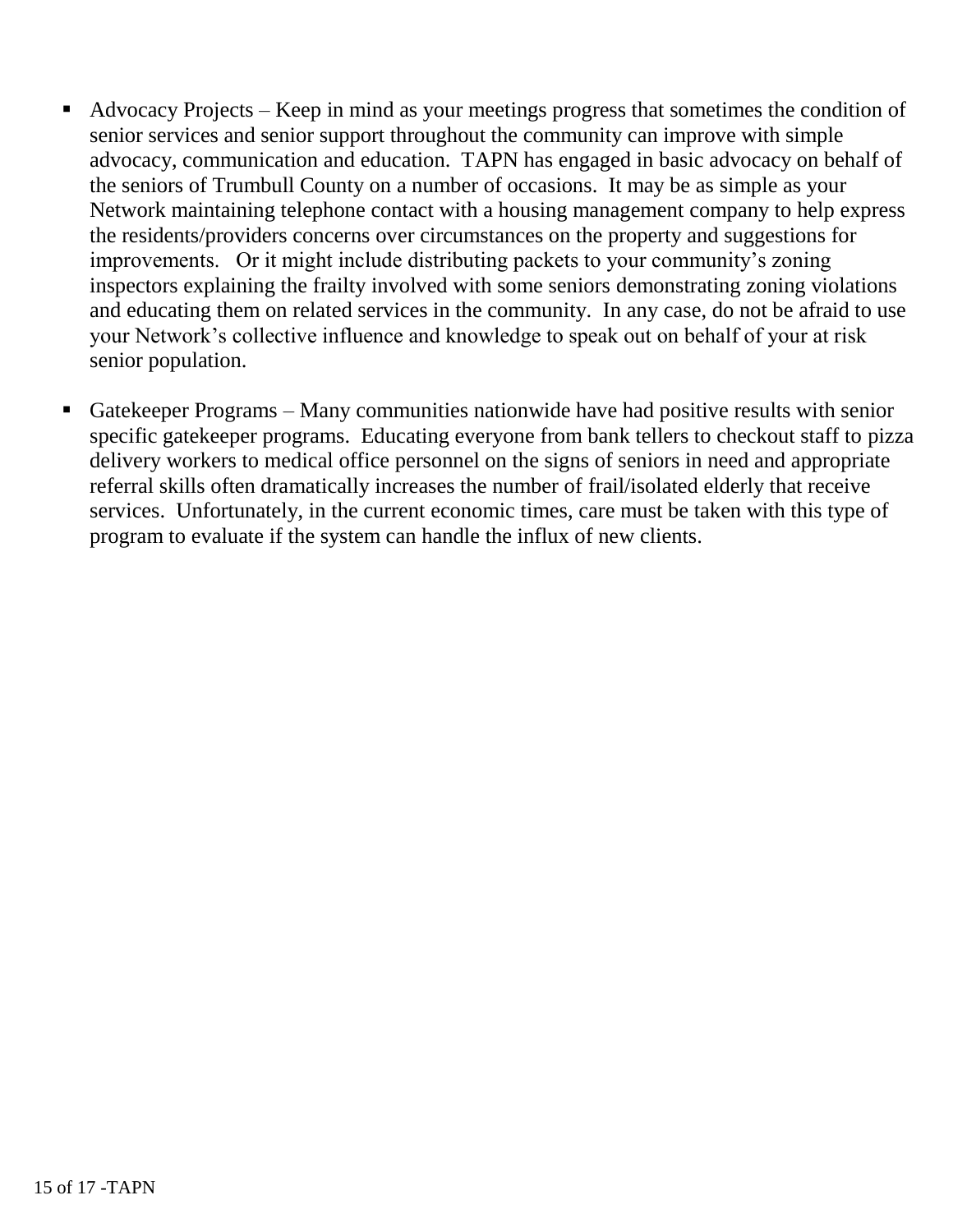#### Section VI – Formalizing and Funding: The Interdependency

As you read in the history of TAPN, it is possible to meet casually for years without formalizing your structure. It simply depends on your specific Network's goals and timetable. There is no doubt a benefit to simply communicating and learning from each other even if it is unstructured and intermittent. However, if you have loftier goals, some level of development will most likely become necessary.

- Incorporation Filing Articles of Incorporation with the Ohio Secretary of State was TAPN's first step toward formal development. A copy of the TAPN Articles of Incorporation is available upon request.
- 501 (c)  $3 -$ Non-Profit Status TAPN then applied for 501 (c) 3 status with the IRS. This was a necessary step for TAPN because original funding sources were beginning to dry up and many new funding sources could not consider applications from an organization unless it was officially a non-profit. Of course, with this formalization comes the annual requirement for audits, 990's, etc. Check with your member agencies' consultants in these areas for advice.
- Insurance TAPN carries a director and officers' policy and a basic liability policy. TAPN has no employees and provides no direct service. Therefore, this coverage is considered adequate. Professional liability coverage has been considered due to the indirect involvement of the Clinical Committee, but TAPN's insurance professional can not even locate a company to bid for that coverage.
- Funding Options/Sources/Flexibility As stated before, a Network provides a great deal of benefit for a minimal investment. However, as funds become necessary there are several places to look for start-up support. TAPN has received funds from a number of sources including member contributions, foundations, private donors, the county senior services levy, etc. The Network has also received a great deal of in-kind support. TAPN had no financial support at all until the part time consultant was contracted for twenty hours a week in late 2004. At that point, a few member agencies pulled funds for expenses (held through the Area Agency on Aging 11 as a fiscal agent) and the Trumbull County Probate Court supplied some start-up grant funds for the consultant. From that point, a few private donations helped to keep things going until foundation support could be secured for specific programs. A matching foundation grant helped to provide operating funds (matched by member agencies) until limited funding was received from the Trumbull County Senior Services Levy. Today, still very flexible, TAPN can operate on as little as \$33,000 a year. Of course, supplementing the Clinical Support Fund, extending the Clinical Consultant's contract, etc. requires additional funding. However, TAPN plans and operates within the funding that is available.
- Stats and Data Collection It is important to note here that collection of quantifying information, although difficult to ascertain, is of utmost importance for future funding requests. Try to keep a record of anything you can count – attendance, membership, hours of training, cases discussed, etc. (see TAPN annual report for ideas). Also, the membership survey discussed earlier can be helpful in this area.